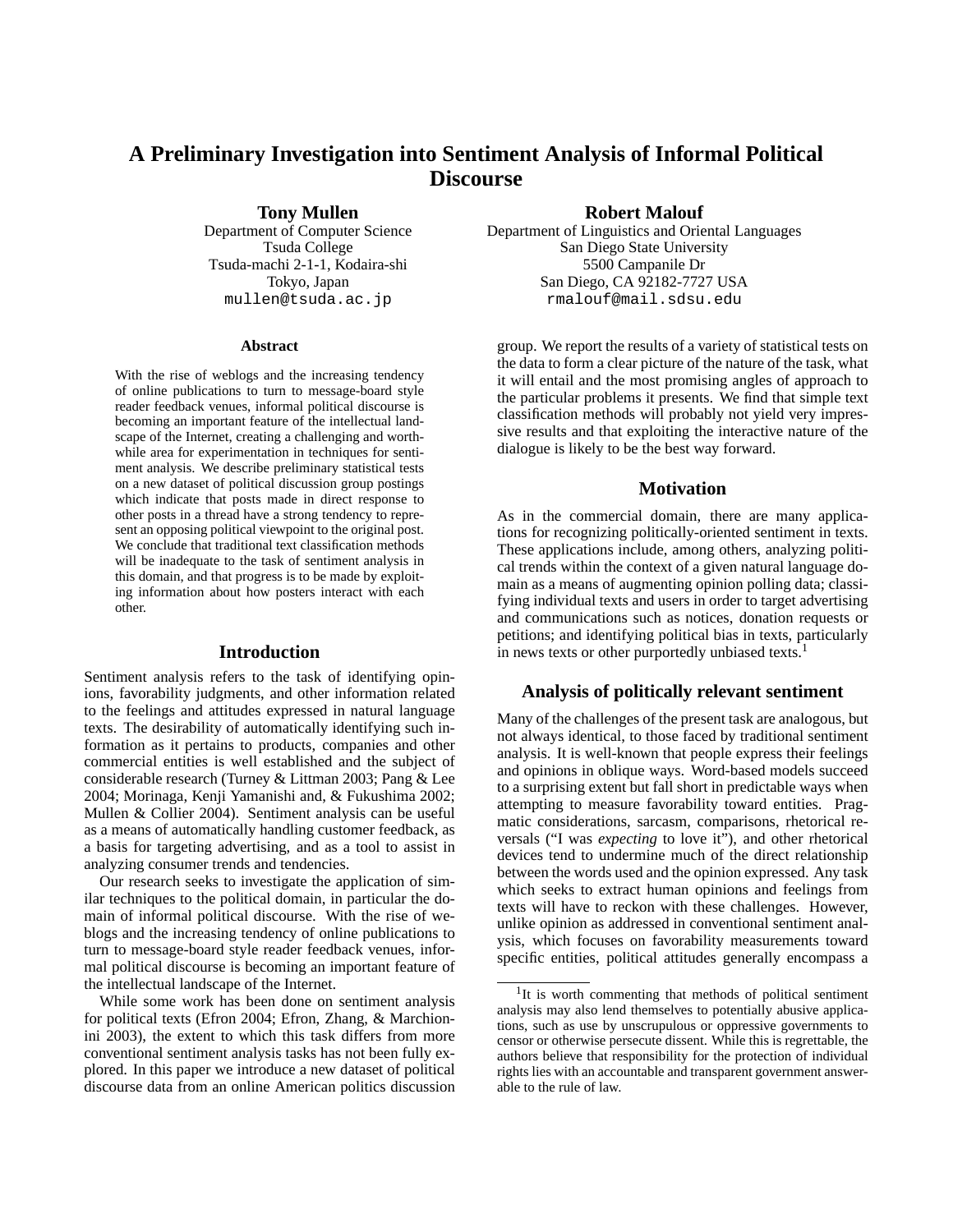variety of favorability judgments toward many different entities and issues. These favorability judgments often interact in unexpected or counterintuitive ways. In the domain of American politics, for example, it is likely that knowing a person's attitude toward abortion will help to inform a guess a that person's attitude toward the death penalty. Furthermore there are other political sentiment-related questions we may wish to ask about a text, aside from simply favorability judgments toward a specific issue, candidate, or proposal. These may include:

- Identifying the writer's political party affiliation
- Classifying the writer's political viewpoints according to some more general taxonomy, such right vs. left
- Gaging the "extremeness", or distance from a politically centrist position, of the writer's views
- Evaluating the degree of confidence with which the writer expresses her opinions
- Evaluating the degree of agreeability/argumentativeness with which the writer communicates
- Identifying particular issues of political importance to the writer

#### **Challenges in processing the data**

The data we wish to analyze has two distinct defining characteristics: its predominantly political content and its informality. Each of these qualities introduces particular challenges and methods of addressing these challenges can sometimes interfere with each other. One of the primary difficulties with analysis of informal text, for example, is dealing with the considerable problem of rampant spelling errors. This problem is compounded when the work is in a domain such as politics, where jargon, names, and other non-dictionary words are standard. The domain of "informal politics" introduces jargon all of its own, incorporating terms of abuse, pointed respellings (such as the spelling of "Reagan" as the homophone "Raygun" as a comment on the former president's support for the futuristic "Star Wars" missile defense project), and domain specific slang (such as "wingnuts" for conservatives and "moonbats" for liberals).

The difficulties of analysis on the word level percolate to the level of part-of-speech tagging and upwards, making any linguistic analysis challenging. For this reason, namedentity recognition, automatic spelling correction, and facility at handling unknown words would seem to be of crucial importance to this task. Even if this is accomplished, however, the lack of organization persists at higher levels. Grammar is haphazard, and rhetorical organization, to the extent that it is present at all, is unreliable.

#### **Political sentiment analysis as a classification task**

The first practical question which must be addressed is what specific information we are after and how to couch the task in terms of machine learning. We assume that we will approach the task as a classification task. So what are the classes?

There is an element of arbitrariness in any selection of classes we might make. Political sentiment, as suggested

above, is not a simple binary classification. Although the traditional right/left distinction is an obvious possibility, it is not enough to describe the various shades of American political thought. Other taxonomies exist which take into consideration more information, such as attitudes toward the structure and influence of government, personal and economic freedom, rationality, and other factors. <sup>2</sup> It may not be necessary to model such nuances in practice, however. The classification scheme we decide on will need to reflect real divisions in the texts if it is to be modelable, but it will also depend largely upon practical considerations of what information we have decided we wish to extract.

A related issue in practice is that of the kind of information we have available as training data. In the current dataset of political discussion posts, class information for training is derived from the self-described political affiliation of the writers. Writers are given total freedom in their descriptions, and so some of the political affiliations were translated by hand into standard terms. A description such as "true blue" was translated to "democrat", whereas "USA Skins" was translated into "r-fringe." Using a combination of verbatim self-descriptions and hand-made general classes, we arrived at a classification including: centrist, liberal, conservative, democrat, republican, green, libertarian, independent, l-fringe and r-fringe. Obviously, there are overlaps here, and some distinctions may not be worth modeling. In terms of political attitudes, it is unlikely that a division between "liberal" and "democrat" is going to be useful in many applications. Nevertheless, from these classes it is already clear that a simple right/left distinction will leave some classes difficult to classify. Self-described Libertarians, centrists, and independents all create problems for a binary left-right classification scheme. Another question is whether the voices at the extremes are properly classified with moderates. Certainly the terminology used by a neo-Nazi skinhead who claims to worship Odin bears little in common with that of a small-government, fiscally conservative Republican, even if they are both classified as right of center. Even among members of particular political parties, views can be deeply divided (Pew Research Center 2005).

For the present task, we conducted tests using several classification schemes. We used both the hand-modified self-descriptions as they stood, and we used a more general classification of right, left, and other, which was composed of people who described themselves as "centrist", "libertarian" or "independent." The hand-modification we did on the self-descriptions was usually straightforward, although in one instance a self-described "Conservative Democrat" was modified to "conservative." If there had been enough conservative Democrats in the data to justify it, this classification probably should have been allowed to stand as a distinct self-described class, and generalized to the other class.

<sup>2</sup>http://en.wikipedia.org/wiki/Political spectrum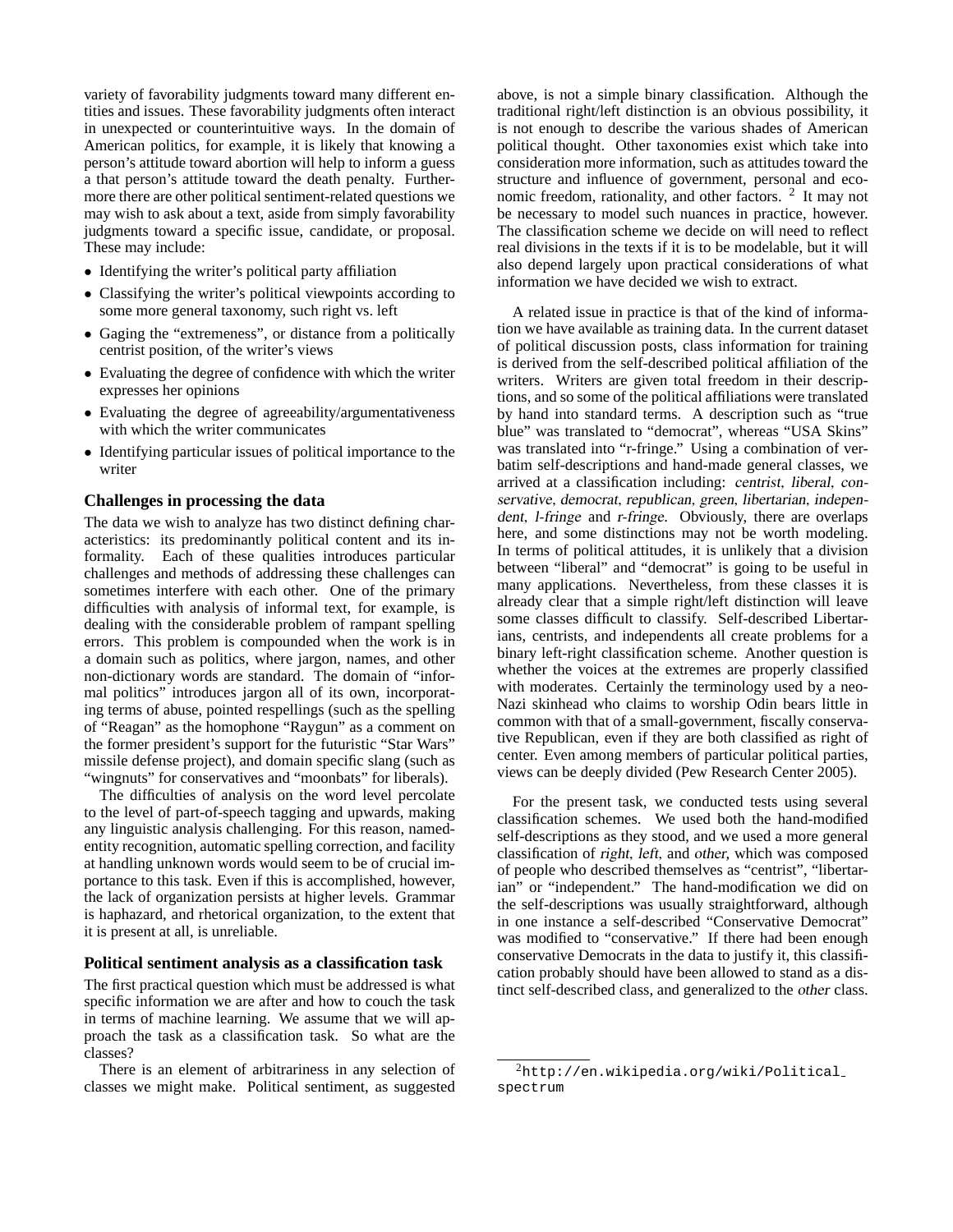| Right | 24% | Republican   | 8%  |
|-------|-----|--------------|-----|
|       |     | Conservative | 16% |
|       |     | R-fringe     | 0%  |
| Left  | 46% | Democrat     | 35% |
|       |     | Liberal      | 7%  |
|       |     | Green        | 1%  |
|       |     | L-fringe     | 3%  |
| Other | 30% | Centrist     | 2%  |
|       |     | Independent  | 11% |
|       |     | Libertarian  | 17% |
|       |     |              |     |

Figure 1: Distribution of posts in the data by general class and by a slightly modified version of the writers' own selfdescriptions.

#### **Data resources**

### **The www.politics.com discussion database**

We have created a database of political discourse downloaded from www.politics.com. The database consists of approximately 77,854 posts organized into topic threads, chronologically ordered, and identified according to author, author's stated political affiliation. Furthermore, the posts are broken down into smaller chunks of text based on typographical cues such as new lines, quotes, boldface, and italics, which represent segments of text which may be quotes from other authors. Each text chunk of three words or greater is identified as quoted text or non-quoted text based upon whether it is identical to a substring in a previous post by another poster. The database contains 229,482 individual text chunks, about 10 percent of which (22,391 chunks) are quotes from other posts.

The total number of individual posters is 408. The number of posts by each author follows a Zipf-like distribution, with 77 posters (19%) logging only a single post. The greatest number of posts logged by a single poster is 6885 posts, followed by the second greatest number of posts at 3801 posts.

## **Other data**

In addition to the main dataset used for training and testing, additional data from the web was used to support spelling-correction. For this, we used 6481 politically oriented syndicated columns published online on right and left leaning websites www.townhall.com and www. workingforchange.com (4496 articles and 1985 articles, respectively). We also used a wordlist of email, chat and text message slang, including such terms as "lol," meaning "laugh out loud."

#### **Evaluation**

To test the effectiveness of standard text classification methods for predicting political affiliation, we divided the users into the two general classes *right* (Republican, conservative, and r-fringe) and *left* (Democrat, liberal, and l-fringe), setting aside the centrist, independent, green, and libertarian users. We then used the naive Bayes text classifier Rainbow (McCallum 1996) to predict the political affiliation of a user based on the user's posts. There were 96 users in

the *left* category and 89 in the *right*, so a baseline classifier which assigned the category LEFT to every user would yield 51.89% accuracy. The NB text classifier gave an accuracy of 60.37% with a standard deviation of 2.21, based on 10 fold cross validation, While this is a statistically significant improvement over the baseline, it is modest.

There are a few possible explanations for the poor performance of a text classifier on this task. One hypothesis is that the language (or at least the words) used in political discussions does not identify the affiliation of the writer. For example, for the most part posters from across the political spectrum will refer to "gun control" or "abortion" or "welfare" or "tax cuts", regardless of their stance on this particular issues (Efron 2004).

Another possibility is that irregular nature of the texts poses a special challenge to classifiers. Like all web text, the posts in the database are written in highly colloquial language, and are full of idiosyncratic formatting and spelling. Irregular spellings have a particularly harmful effect on lexically-based classifiers like Rainbow, greatly increasing the amount of training data required. To test the contribution of users' misspellings to the overall performance, ran all the posts through aspell, a freely available spell check program, augmented with the list of political words described in section . For each word flagged as misspelled, we replaced it with the first suggested spelling offered by aspell. Repeating the NB experiments using the corrected text for training and evaluation gave us an overall accuracy of 60.37% with a standard deviation of 1.12, which represented no improvement over the model without spelling correction.

A third possibility is that the disappointing performance of the classifier might be related to the skewed distribution of posting frequency. The corpus contains only a small amount of text for users who only posted once or twice, so any method which relies on textual evidence will likely have difficulty. There is some evidence that this is part of the problem. We repeated the NB experiments but restricted ourselves to frequent posters (users who posted twenty or more times). There were 50 frequent posters in each class, giving us a baseline of 50.0%. Since restricting the data this way reduces the number of training examples, we would expected to see the accuracy of the classifier to we reduced. And, if we train and evaluate a classifier on 50 randomly selected posters from each class, we get an accuracy of 52.00% which, with a s.d. of 3.27, is not significantly different from the baseline. However, when use posts from 100 frequent posters to train and evaluate the classifier, we get an accuracy of 61.38% (with a standard deviation of 1.60). With spelling correction, the result was 64.48% (2.76). It is possible that the spelling corrections yielded some improvement here, but more tests are needed to determine if the improvement is statistically significant. It is worth noting that the approach to spelling correction we use here is quite crude and results in many mis-corrected words. Some simple heuristics for spelling correction may go a long way toward improving the usefulness of this step.

These results suggest two things. First, the performance of the classifier is very sensitive to the amount of training